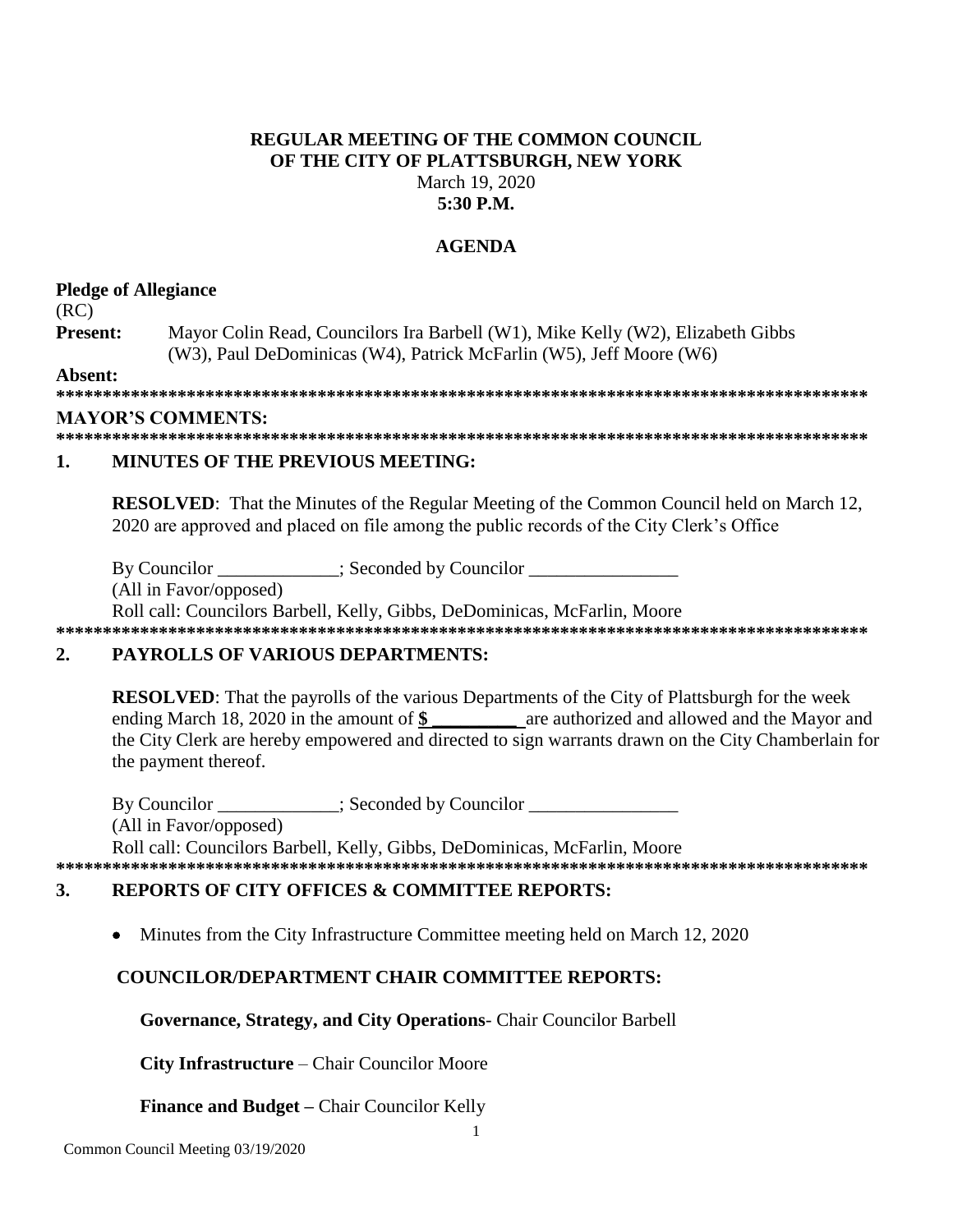**Public Safety** – Chair Councilor Gibbs

### **Plattsburgh Public Library** – Chair Councilor DeDominicas

**MLD -** MLD Board President Councilor McFarlin

**RESOLVED**: That the reports as listed are hereby ordered received and any written reports are placed on file among the public records of the City Clerk's Office.

By Councilor \_\_\_\_\_\_\_\_\_\_\_; Seconded by Councilor \_\_\_\_\_\_\_\_\_\_\_\_\_\_\_\_\_\_\_\_\_\_\_\_\_\_\_\_\_\_\_\_ (All in Favor/opposed) Roll call: Councilors Barbell, Kelly, Gibbs, DeDominicas, McFarlin, Moore **\*\*\*\*\*\*\*\*\*\*\*\*\*\*\*\*\*\*\*\*\*\*\*\*\*\*\*\*\*\*\*\*\*\*\*\*\*\*\*\*\*\*\*\*\*\*\*\*\*\*\*\*\*\*\*\*\*\*\*\*\*\*\*\*\*\*\*\*\*\*\*\*\*\*\*\*\*\*\*\*\*\*\*\*\*\*\***

#### **4. CORRESPONDENCE OR RECOMMENDATIONS FROM BOARDS: None \*\*\*\*\*\*\*\*\*\*\*\*\*\*\*\*\*\*\*\*\*\*\*\*\*\*\*\*\*\*\*\*\*\*\*\*\*\*\*\*\*\*\*\*\*\*\*\*\*\*\*\*\*\*\*\*\*\*\*\*\*\*\*\*\*\*\*\*\*\*\*\*\*\*\*\*\*\*\*\*\*\*\*\*\*\*\***

#### **5. AUDIT OF CLAIMS:**

**RESOLVED**: That the bills Audited by the Common Council for the week ending March 20, 2020 in the amount of **\$ \_\_\_\_\_\_\_\_\_\_\_** are authorized and allowed and the Mayor and City Clerk are hereby authorized and directed to sign warrants drawn on the City Chamberlain for the payment thereof.

By Councilor  $\therefore$  Seconded by Councilor (All in Favor/opposed) Roll call: Councilors Barbell, Kelly, Gibbs, DeDominicas, McFarlin, Moore **\*\*\*\*\*\*\*\*\*\*\*\*\*\*\*\*\*\*\*\*\*\*\*\*\*\*\*\*\*\*\*\*\*\*\*\*\*\*\*\*\*\*\*\*\*\*\*\*\*\*\*\*\*\*\*\*\*\*\*\*\*\*\*\*\*\*\*\*\*\*\*\*\*\*\*\*\*\*\*\*\*\*\*\*\*\*\***

## **6. PERSONS ADDRESSING COUNCIL ON AGENDA ITEMS ONLY:**

## **\*\*\*\*\*\*\*\*\*\*\*\*\*\*\*\*\*\*\*\*\*\*\*\*\*\*\*\*\*\*\*\*\*\*\*\*\*\*\*\*\*\*\*\*\*\*\*\*\*\*\*\*\*\*\*\*\*\*\*\*\*\*\*\*\*\*\*\*\*\*\*\*\*\*\*\*\*\*\*\*\*\*\*\*\*\*\***

\_\_\_\_\_\_\_\_\_\_\_\_\_\_\_\_\_\_\_\_\_\_\_\_\_\_\_\_\_\_\_\_\_\_\_\_\_\_\_\_\_\_\_\_\_\_\_\_\_\_\_\_\_\_\_\_\_\_\_\_\_\_\_\_\_\_\_\_\_\_\_\_\_\_\_\_\_\_\_\_\_\_\_\_\_\_

\_\_\_\_\_\_\_\_\_\_\_\_\_\_\_\_\_\_\_\_\_\_\_\_\_\_\_\_\_\_\_\_\_\_\_\_\_\_\_\_\_\_\_\_\_\_\_\_\_\_\_\_\_\_\_\_\_\_\_\_\_\_\_\_\_\_\_\_\_\_\_\_\_\_\_\_\_\_\_\_\_\_\_\_\_\_\_

\_\_\_\_\_\_\_\_\_\_\_\_\_\_\_\_\_\_\_\_\_\_\_\_\_\_\_\_\_\_\_\_\_\_\_\_\_\_\_\_\_\_\_\_\_\_\_\_\_\_\_\_\_\_\_\_\_\_\_\_\_\_\_\_\_\_\_\_\_\_\_\_\_\_\_\_\_\_\_\_\_\_\_\_\_\_\_

#### **7. OTHER ITEMS:**

**A. RESOLVED:** In accordance with the request therefore the Common Council approves PMLD Bid #2020-2-1 "Warehouse Forklift" be awarded to Northern Toyotalift" in the amount of \$31,995..

By Councilor \_\_\_\_\_\_\_\_\_\_; Seconded by Councilor \_\_\_\_\_\_\_\_\_\_\_\_\_\_\_\_\_\_\_\_\_\_\_\_\_\_\_\_\_\_\_\_\_

Discussion:

Roll call: Councilors Barbell, Kelly, Gibbs, DeDominicas, McFarlin, Moore

**ACTION TAKEN:** Adopted Defeated Withdrawn Tabled